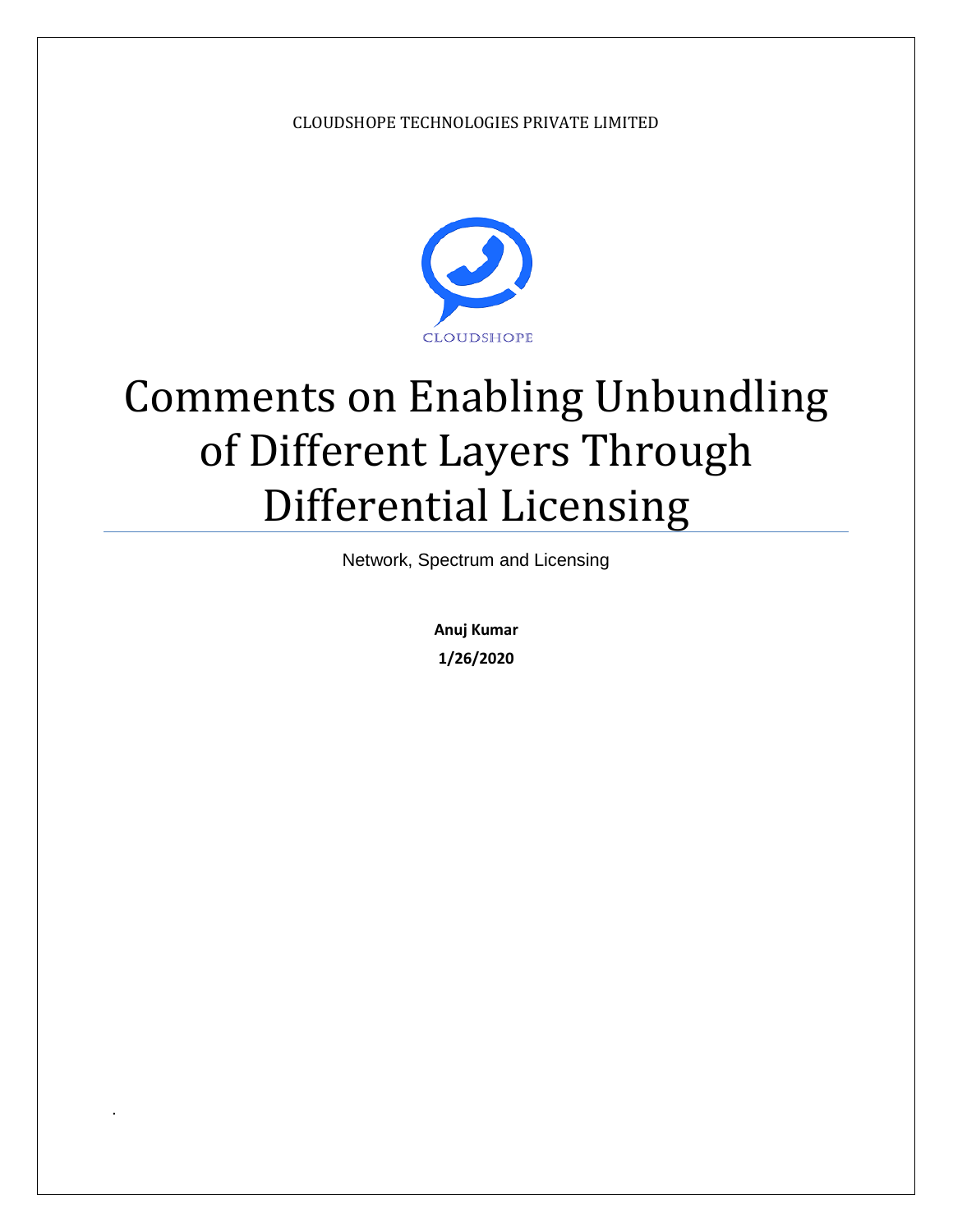# **Contents**

| $\mathbf{1}$   |       |                                                                             |  |  |
|----------------|-------|-----------------------------------------------------------------------------|--|--|
| $\overline{2}$ |       | Comments on Unbundling of Different Layers through Differential Licensing 4 |  |  |
|                | 2.1   |                                                                             |  |  |
|                | 2.1.1 |                                                                             |  |  |
|                | 2.1.2 |                                                                             |  |  |
|                | 2.1.3 |                                                                             |  |  |
|                | 2.2   |                                                                             |  |  |
|                | 2.2.1 |                                                                             |  |  |
|                | 2.2.2 |                                                                             |  |  |
|                | 2.2.3 |                                                                             |  |  |
|                | 2.3   |                                                                             |  |  |
|                | 2.4   |                                                                             |  |  |
| 3              |       |                                                                             |  |  |
|                | 3.1   |                                                                             |  |  |
|                | 3.1.1 |                                                                             |  |  |
|                | 3.1.2 |                                                                             |  |  |
|                | 3.1.3 |                                                                             |  |  |
|                | 3.2   |                                                                             |  |  |
|                | 3.2.1 |                                                                             |  |  |
|                | 3.3   |                                                                             |  |  |
|                | 3.4   |                                                                             |  |  |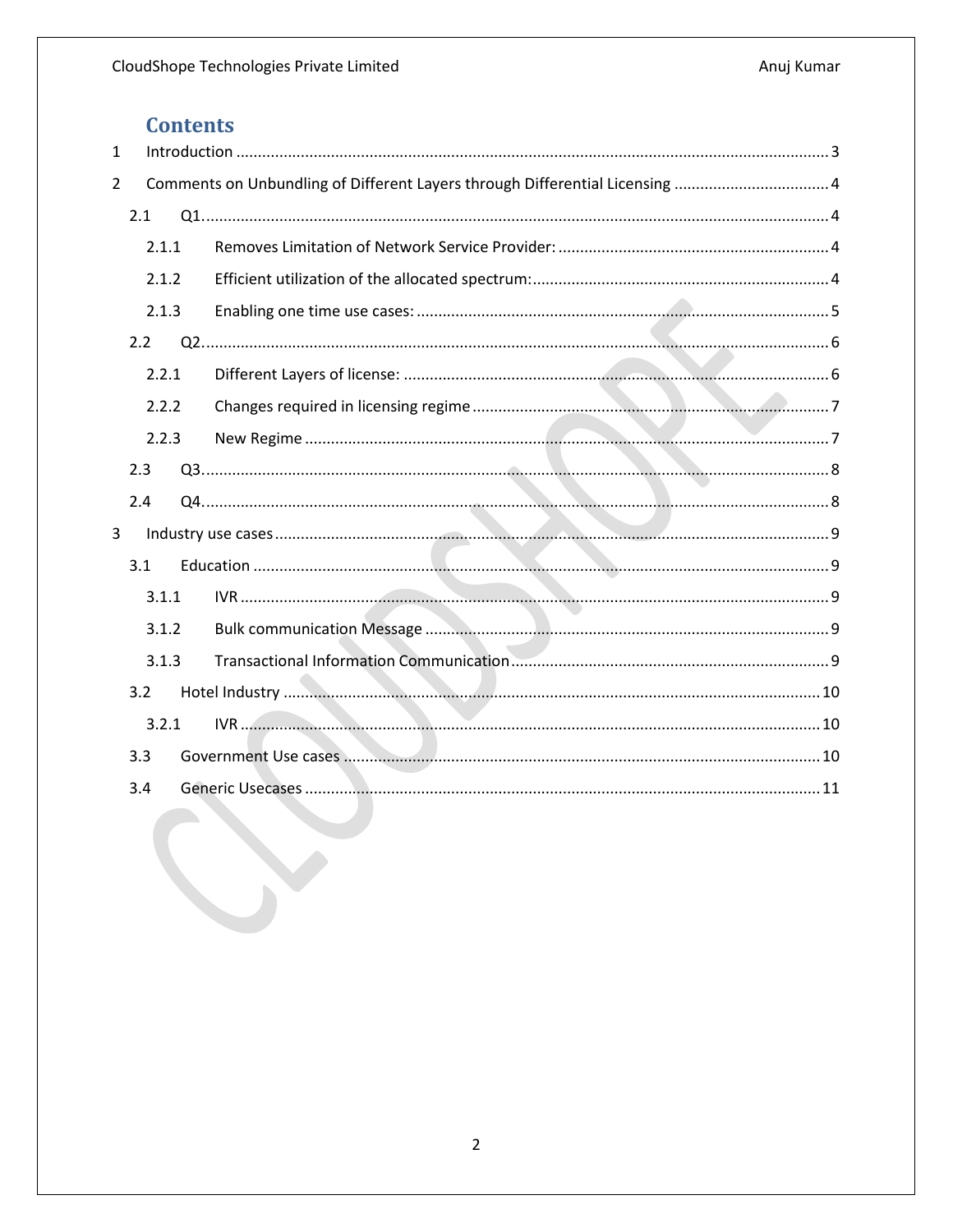## <span id="page-2-0"></span>**1 Introduction**

This document contains the comments on "Enabling Unbundling of Different Layers Through Differential Licensing".

We have seen a very strong government initiative to regularize and formalize the telecom sector in India. We welcome these initiatives. These initiatives will empower entrepreneurs to take innovative approach to solving the real world problem. Business communication has always been a challenge throughout the world. And every country has taken their stand in allowing the innovative solution to consumer.

In this document we will answer to questions asked in pre-consultation paper and throw more light on the real world industry use cases. Some of them are being implemented by changing the architecture of the product to stay within the government boundaries and others are simply not implemented as they are not within the legal boundaries (Network to IP calls). We will try our best to state some of real world industry usecase so that in new licensing framework such usecases can be taken care of.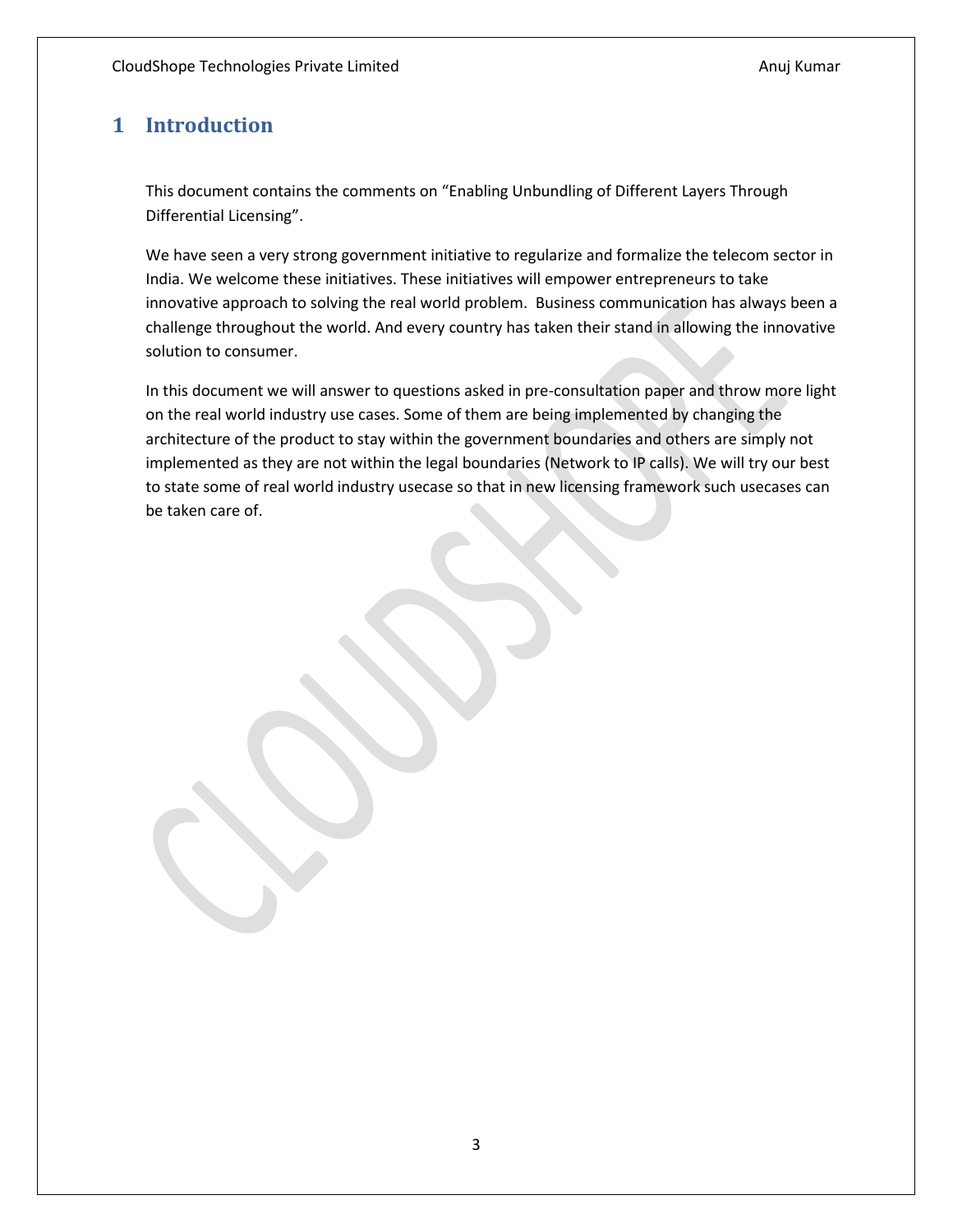## <span id="page-3-0"></span>**2 Comments on Unbundling of Different Layers through Differential Licensing**

#### <span id="page-3-1"></span>**2.1 Q1.**

In your view, what could be the possible benefits and anticipated problems in having an unbundled licensing regime? Kindly suggest the measures that can be taken to overcome the anticipated problems (if any).

Answer: Unbundling of different layers will be very helpful for the overall growth of the sector there will be no problem provided we have through discussions on all aspect before finalizing it.

#### **Benefits of having unbundled licensing regime:**

#### <span id="page-3-2"></span>**2.1.1 Removes Limitation of Network Service Provider:**

It is not possible for a Network Service Provider to provide low level business services customized to the industry specific need. We need industry and telecom experts to design industry specific Telecom products that can work with best efficiency and ease business communication. There are no industries which do not have business communication. So it ideally impacts all industries. There are companies who want to tailor the raw telecom product to industry specific usecases. Such decision of having Different license of each layer will ease development of such products and will foster the industry growth.

#### <span id="page-3-3"></span>**2.1.2 Efficient utilization of the allocated spectrum:**

Efficient utilization of the allocated spectrum to maximize profits is one of the core goals of Network Service Provider. Network service provider will love to have a service delivery layer in between them and the end business consumers, which can optimize the spectrum utilization. There are several business usecase from telecom perspective **[Explain in section 3]**. If a business consumer just need 30 SIP channel lines for 5 days a month(Say from  $1^{st}$  to  $5^{th}$  of every month), say for monthly recharge reminders and another business user need 20 SIP lines for another days let's say  $(10^{th}$  to  $30^{th}$  of every month). Network service provider have to make sure that he reserve at least 60 lines , 30 for each customer, because he do not actually know their usecases. Adjusting the SIP channel lines on per day basis is also not possible due to very complex nature of this task. A service delivery operator sitting in between the Network Service Provider and the End Business customer can easily develop innovative solution to optimize the scenario by allocating only 30 SIP channels from Network Service Provider. Network Service Provider will not lose revenue as the number of calls going through their network in still the same. Since customers are sharing the SIP lines their cost will be minimized. It's a WIN-WIN situation for all. We just optimized the spectrum usage and allowed more customers to come in.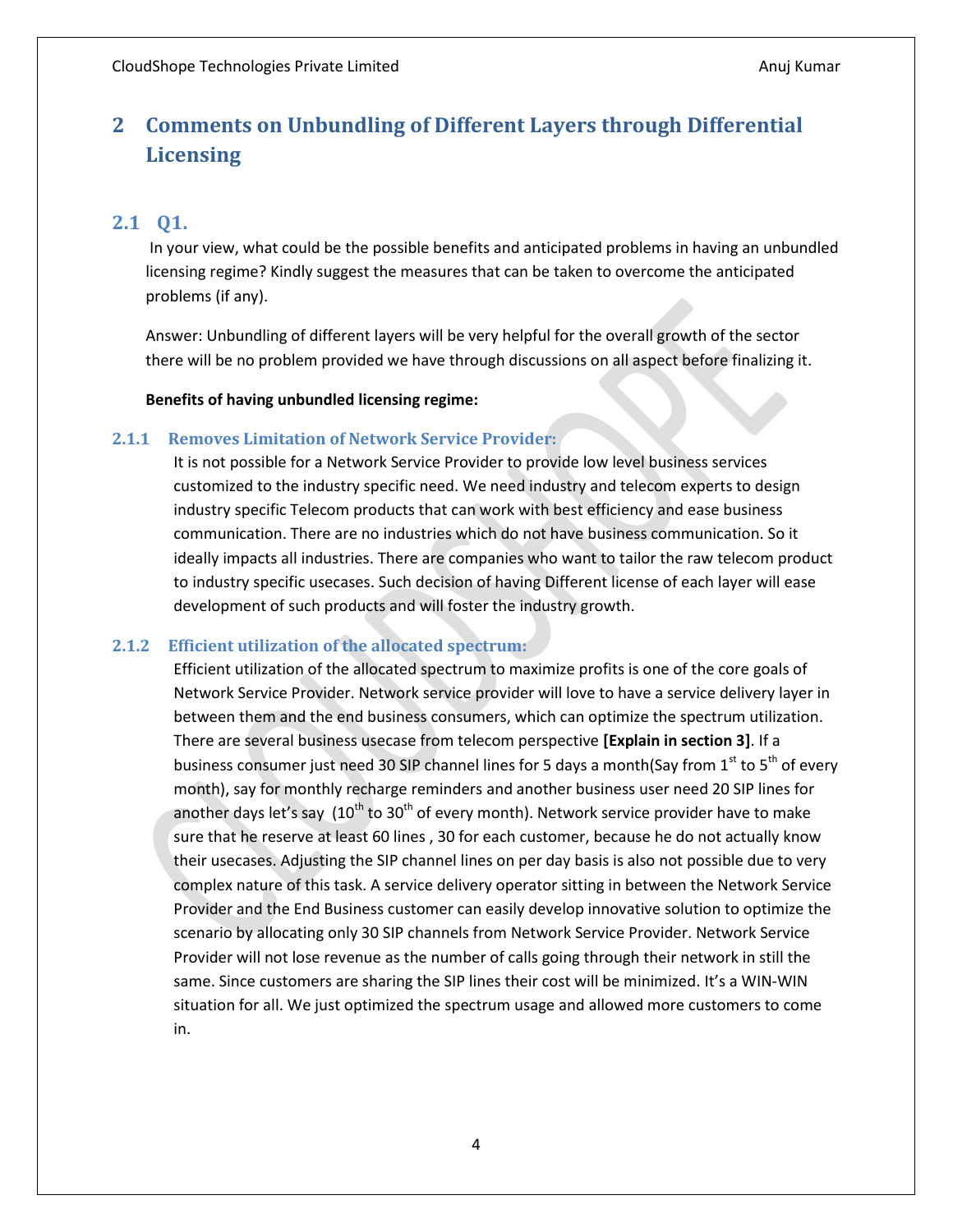#### <span id="page-4-0"></span>**2.1.3 Enabling one time use cases:**

#### **[Explain in section 3]**

When any organization for Example Department of Agriculture & Cooperation and Farmers Welfare, want to conduct a training for registered farmers on some small specific topic on some particular date using outbound calls. Such use case is impossible without a service delivery operator between Network Service Operator and the organization. The Organization does not have in-house telecom experts to enable these use cases nor does it make sense to have it as it's a onetime use case. The organization will also not like to procure a lot of telecom resources (May be around thousands of SIP lines) for this one time use case. It also does not make sense for Network Service Provider to allocate that may lines for a day. Even if they both agree to do so then also availability of expert man power to handle the campaign is still missing. Service Delivery Operator can take resources in bulk from Network Service Provider and retail it to end business consumers, by wrapping up the resources in the industry specific flavor. For example in above case a portal can be given to a organization from where they can send outbound calls to their registered farmers by simply uploading a clip and the farmers numbers to the portal. The service delivery operator will take care of all the technical and non-technical aspects of this campaign.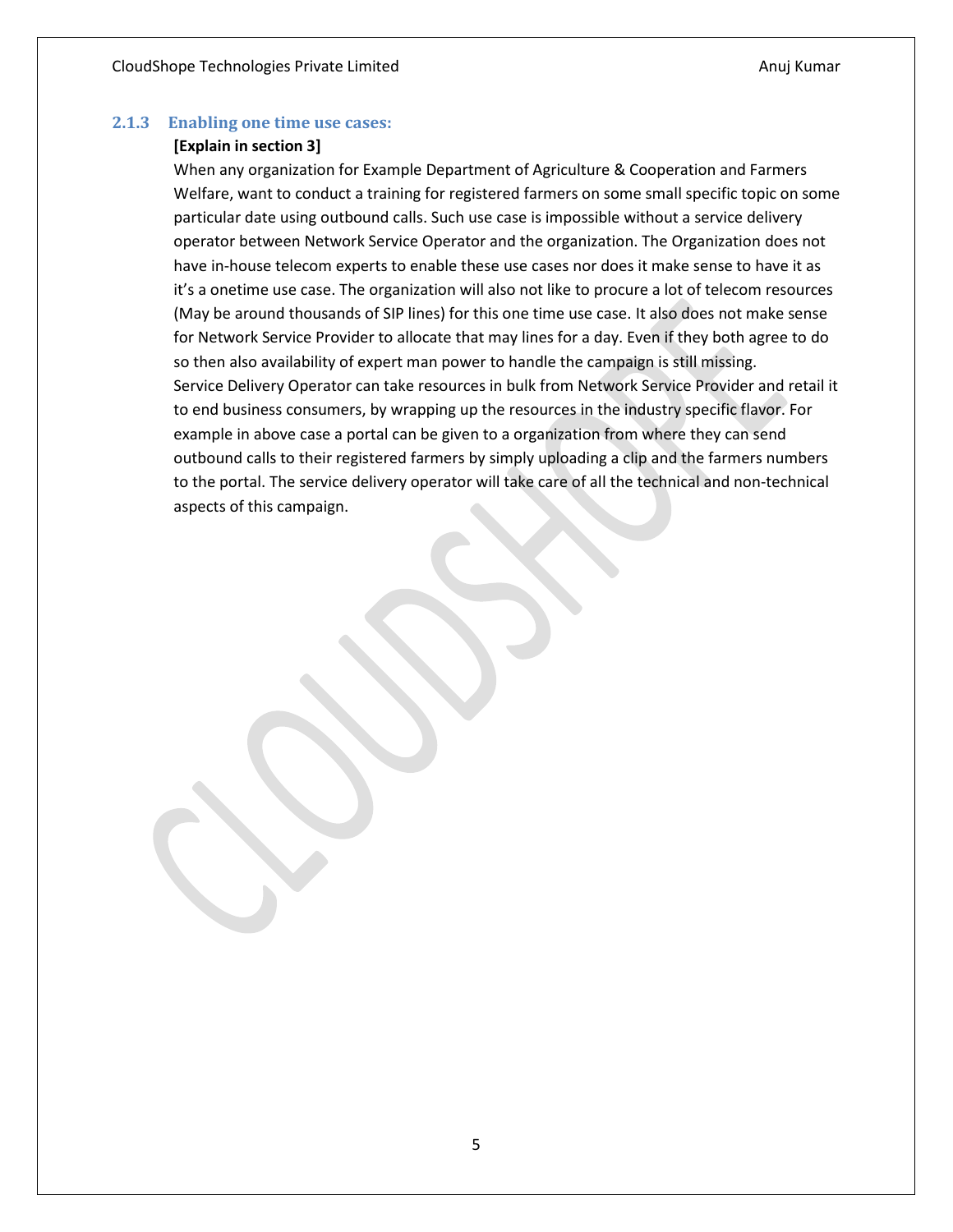### <span id="page-5-0"></span>**2.2 Q2.**

In case it is decided to unbundle the different layers of licensing, (a) what should be the different layers and their scope? What changes would be required in licensing regime to enable such a framework? 12 (b) Should there be a new regime of licensing on which the existing licensees should migrate within a specified time frame or there should be a parallel incentivized licensing regime for unbundled layers of license?

#### <span id="page-5-1"></span>**2.2.1 Different Layers of license:**

- Network Infrastructure Provider (NIP)
- Network Service Provider (NSP)
- Service Delivery Operator (SDO)
	- o Cloud Service Delivery Operator (SDO)
	- o Non-Cloud Service Delivery Operator (SDO)

#### *2.2.1.1 Network Infrastructure Provider (NIP):*

NIP will be responsible for providing the network infrastructure components. NIP can allow their components be used by NSP to create a reliable fail proof network with Omni presence. NIP will own the base hardware components and spaces to lay down any of the network component. NSP can use their components and spaces to create a strong network. If NSP innovate or want to have any specific component that can boost the network, they can also add their custom components to their network in the spaces provided by NIP. So the base components like Towers, Tower spaces and other core infra components which are capital intensive will be provided by NIP.

#### *2.2.1.2 Network Service Provider:*

NSP will use the components provided by NIP to create a strong network. NSP will be responsible for spectrum that will be allocated to NSP from government. All network related issues will be the core responsibility of NSP. NSP can service the end consumer directly and can also tie up with Service Delivery Operator to provide industry specific customizations and take advantage of new innovations.

## *2.2.1.3 Service Delivery Operator:*

**SDO** will be responsible for taking telecom resources from NSP and wrap the resources in industry specific customization. SDO will comprise of young entrepreneurs who are capable to creating new innovative products for ease of business communication in most efficient manner. We may like to segregate SDO in two types Cloud SDO and Non-Cloud SDO. Non-Cloud SDO are like DID franchise which have been discussed in details in VNO license. Cloud SDO are the one who deliver the services to end consumer only over cloud, there is no need to lay down any physical infrastructure. Non-Cloud SDO may be restricted to a particular geographical location but for Cloud SDO there should not be any such limitation as the services can be delivered to all India from a single Location.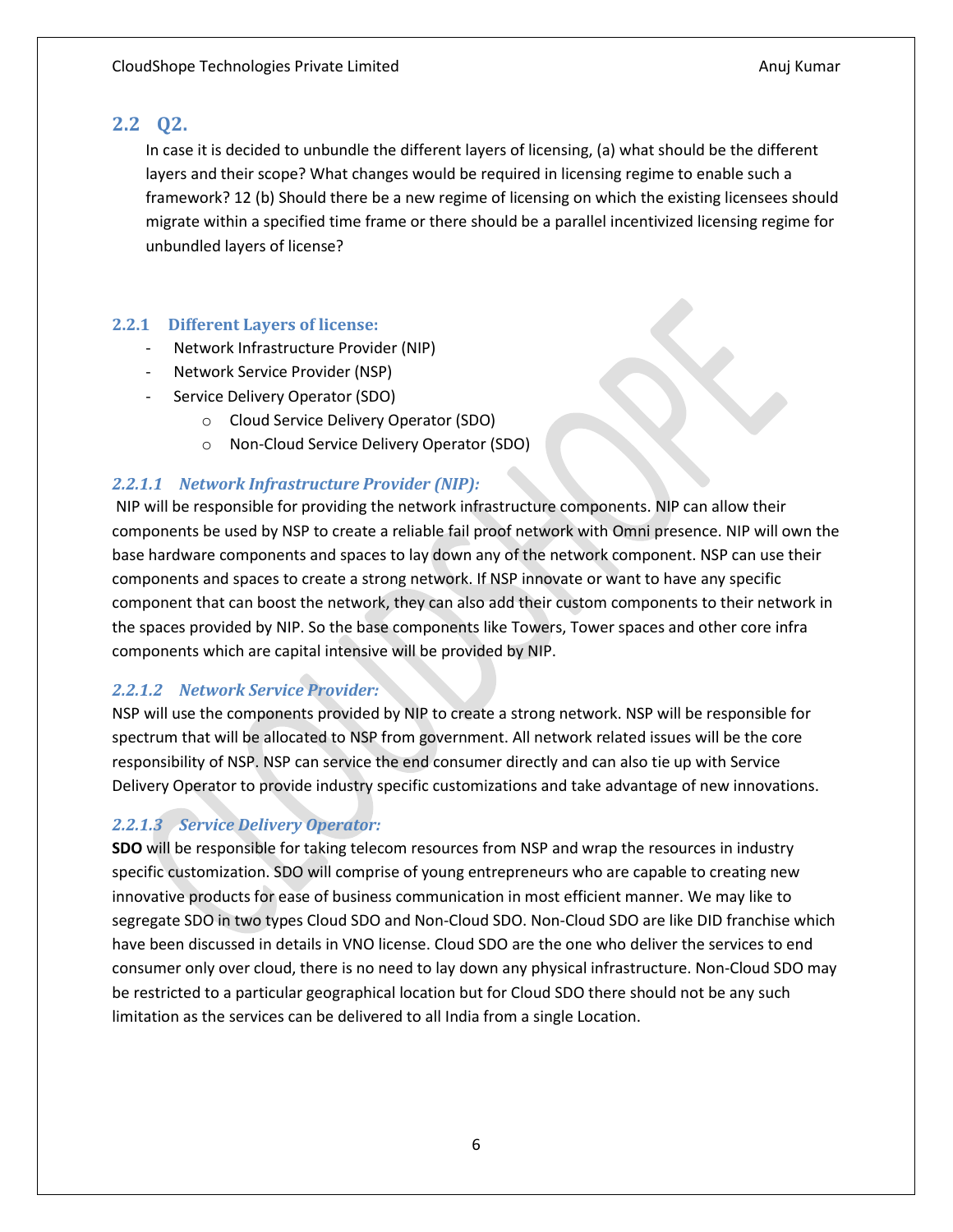#### <span id="page-6-0"></span>**2.2.2 Changes required in licensing regime**

What changes would be required in licensing regime to enable such a framework?

VNO license should be converted to SDO license and should be made simpler. There are a lot of questions that are not answered in VNO license and are need by Service Delivery Operator. Some of them are below:

- Service Delivery Operator should be able to provide all telecom resources be it mobile numbers(Virtual mobile numbers, VMN), Toll Free Numbers, landline numbers, voice calls etc to all over India in a single license. These all possibilities are not covered in VNO license. VNO talk a lot about the DID franchise. Cloud SDO however do not require to distribute DID using the physical wires. They will just allocate the DID over cloud. The calls coming to these DID will be served by automated IVRS application and will be transferred to customers' agents via new network telephonic calls. So there will be two network calls merged together. So there should be a Cloud VNO license to allow usecases of Cloud SDO.
- We would like to have discussion on possibilities of enabling IP telephony linked to network telephony. What are the challenges involved in allowing a network call to pass through the IP network. Since it's off the topic here we are not going in details. But such enablement will be very helpful in creating innovative, flexible and efficient products. One usecase is, if a company has a central number for complaint management and 3 call centers in India to handle the calls. Let's say there are 10 agents in each call centers and the call policy is parallel (i.e. all agent phone rings and only one pick up the call. The one who pick up the call first is connected to the customer). When the customer calls in, he may select and option which will pass through an algorithm to decide to which call center he want to speak to. In this case 10 network calls will go to target call center and only one is matured. This leads to unnecessary peak traffic patterns and utilize a lot of telecom resources and at the end only one call is connected. If the call is allowed to pass through IP then an IP to IP call can go to target call center and then a local call to all 10 agents can go. Thus, optimizing the whole flow.

#### <span id="page-6-1"></span>**2.2.3 New Regime**

Should there be a new regime of licensing on which the existing licensees should migrate within a specified time frame or there should be a parallel incentivized licensing regime for unbundled layers of license?

We prefer to have a new regime of licensing on which existing licensees should migrate within the specified time frame and other who want to apply for license can directly apply under new license regime. Parallel incentivized licensing regime will make it even more complicated to scale.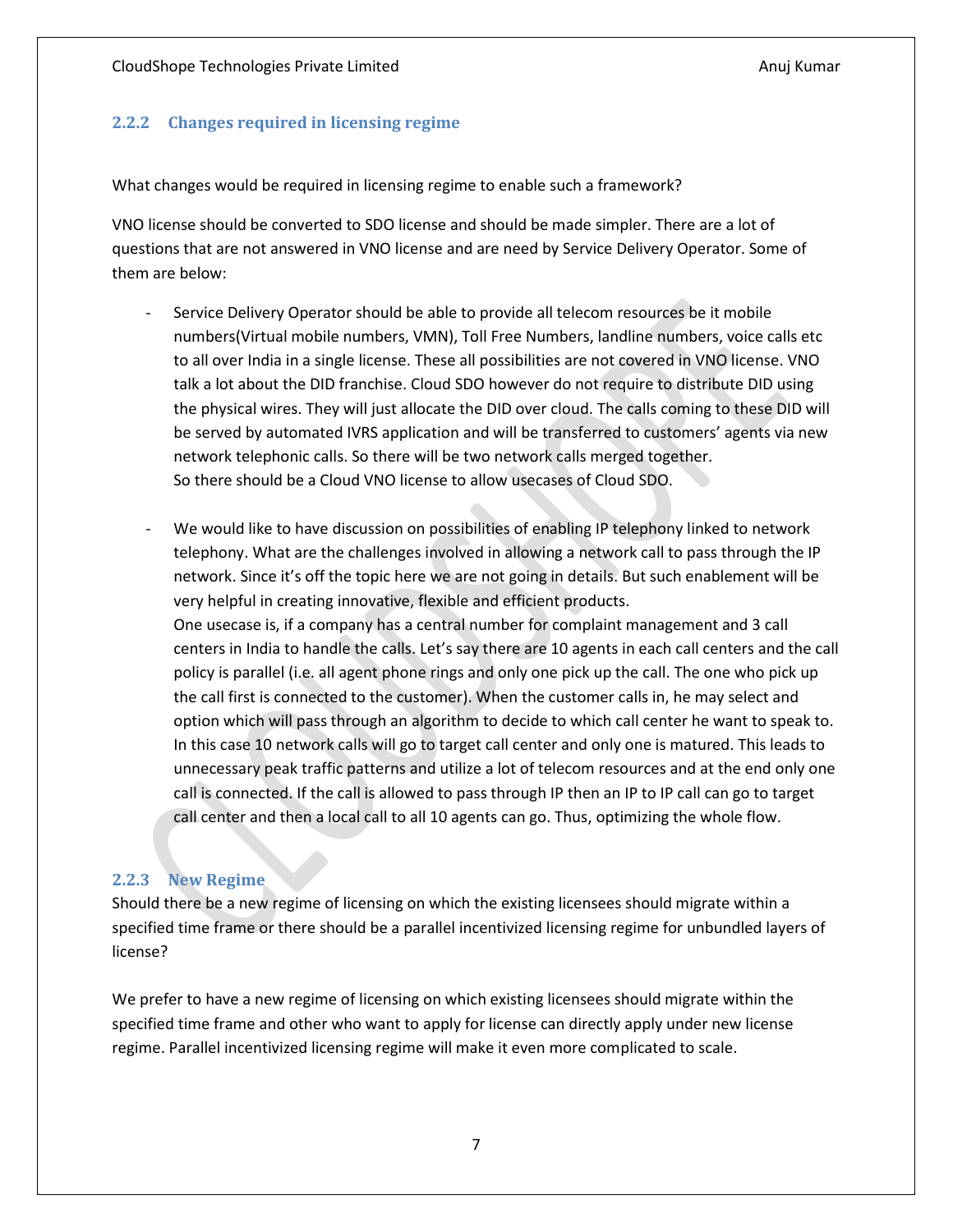## <span id="page-7-0"></span>**2.3 Q3.**

In case you are of the opinion that there is no need of unbundling of different layers of the license, what changes should be made in the existing licensing regime to (i) promote sharing to increase utilization of the existing resources, and (ii) catalyse investments and innovation in Digital Communications sector?

We are in favor of unbundling of different layers of the license to allow creative minds in India to create unique innovative products without any fear.

## <span id="page-7-1"></span>**2.4 Q4.**

What other reforms / changes are required in the existing licensing regime?

- Cloud VNO License and allowing network to IP calls for valid usecases As in section 2.2.2 Cloud VNO license should be provide to Cloud Telephony Providers.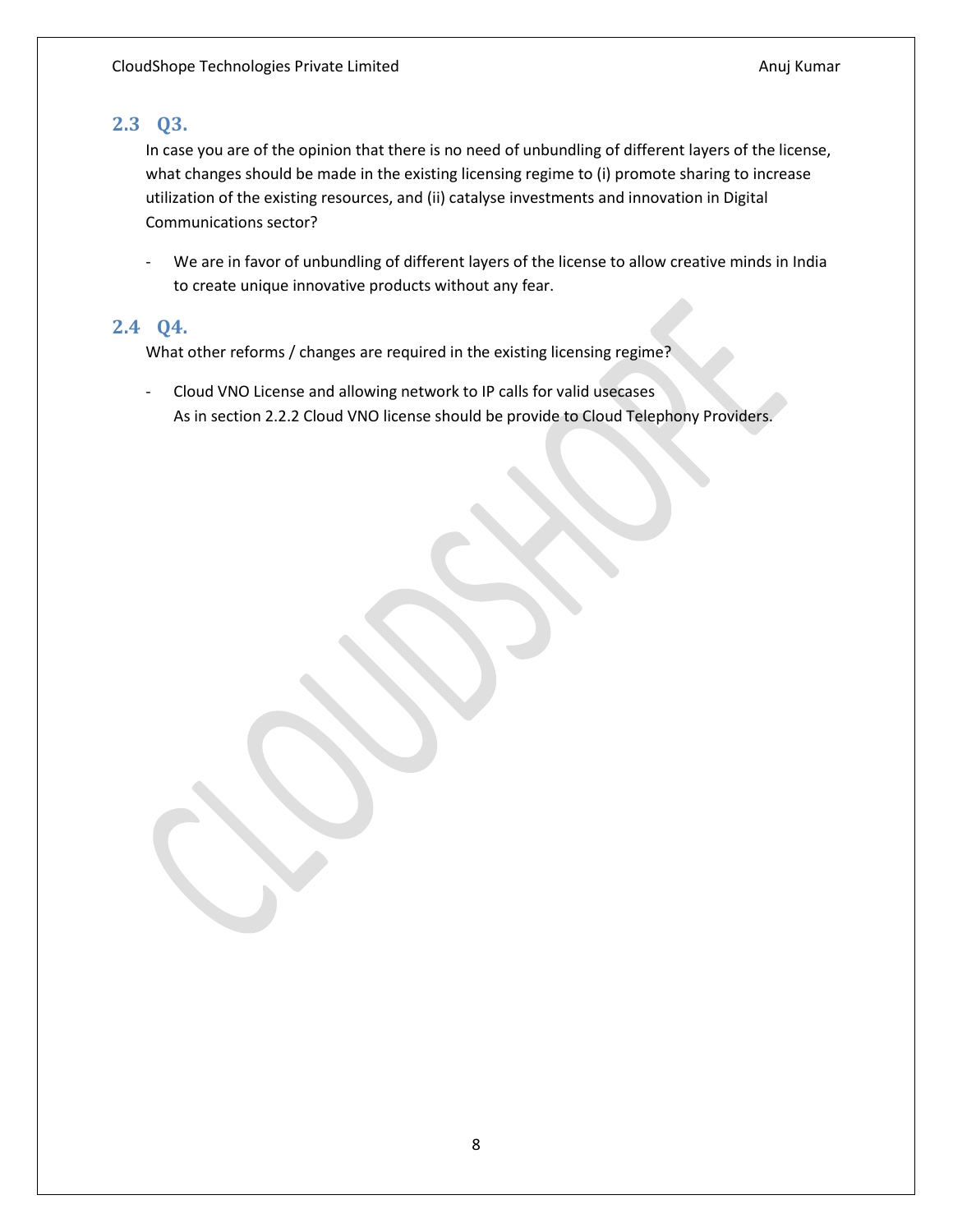## <span id="page-8-0"></span>**3 Industry use cases**

### <span id="page-8-1"></span>**3.1 Education**

#### <span id="page-8-2"></span>**3.1.1 IVR**

School needs IVR services for proper communication with parents and students. Even parent teachers' communication can be automated using smart time based connection algorithms.

Since small schools will not get a lot of calls procuring multiple PRI lines may go beyond their budget. Also at peak times the PRI lines may be insufficient to handle all calls and at non-peak time they will be getting extra bill for unused PRI lines.

Using Cloud SDO the same usecase can be delivered at one tenth the cost and thus enabling even a small school to automate communications.

#### <span id="page-8-3"></span>**3.1.2 Bulk communication Message**

School often needs to give messages to Parents related to their ward in school. There are a lot of usecases where such bulk communication need to be automated to save human efforts and sometime it's even possible for humans to deliver this information to all parents in very less time frame , let's say in few minutes.

Cloud SDO can be used to cater to this emergency telecom service requirement on the fly and allow and allocate telecom resources to school for some time till the information is being delivered to all parents.

#### <span id="page-8-4"></span>**3.1.3 Transactional Information Communication**

Transactional information like fee reminders, fee receipts, event registration confirmations etc need to be communicated to parents in most cost effective manner.

Clod SDO can easily provide API that can be linked to School system that can help in automatic information delivery on particular events to relevant stakeholders.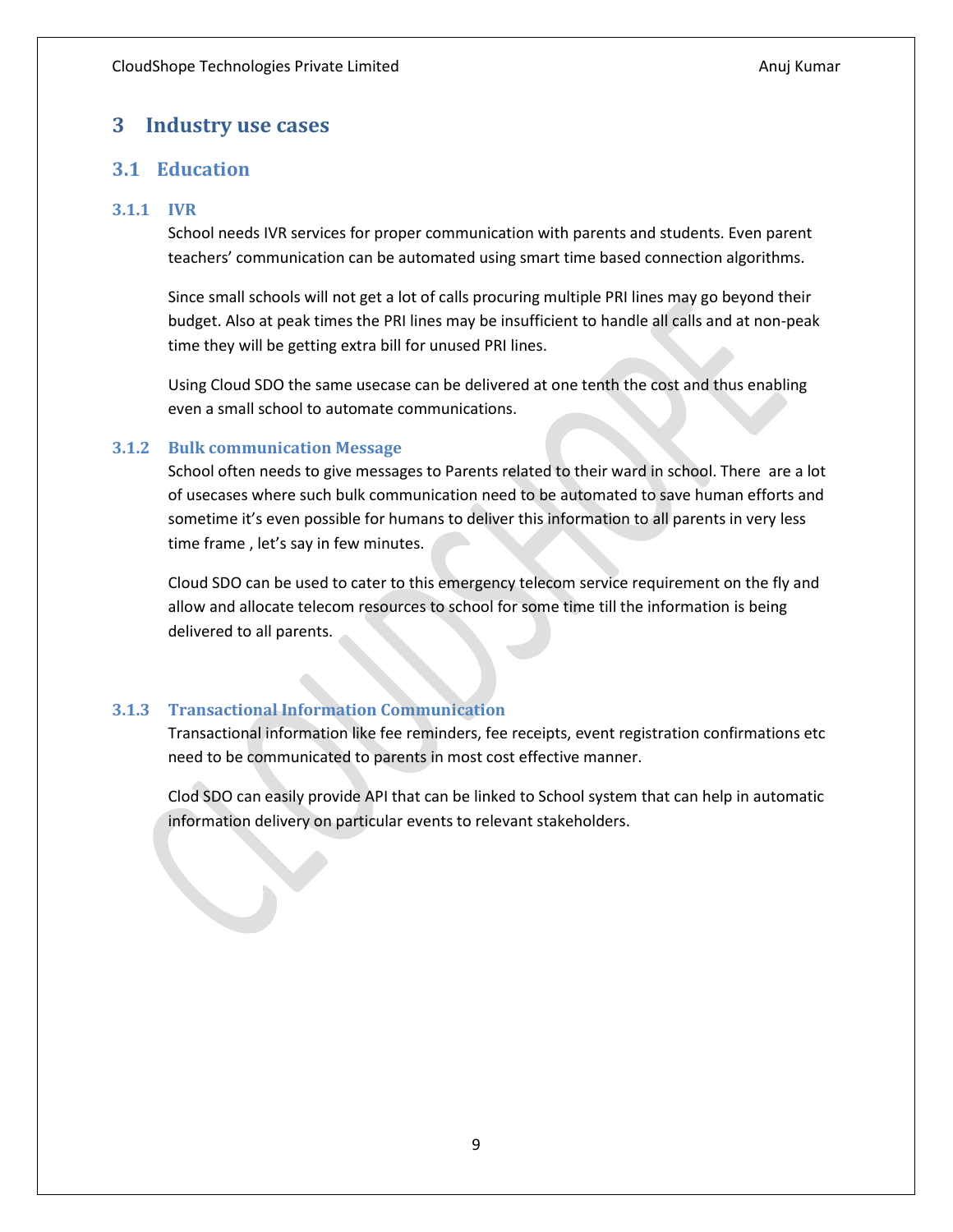## <span id="page-9-0"></span>**3.2 Hotel Industry**

### <span id="page-9-1"></span>**3.2.1 IVR**

There are a number of small and big hotels in each locality in India. Food delivery network like Zomato and Swiggi have really helped these hotels to leverage the power of Technology. Good hotels get a lot of calls during peak time which is generally in evening. Often hotels get multiple numbers printed on their marketing channel so that customers can call on other number if one is busy. Its pain for both hotel owner and the customer who do not know which number is free at that time.

As a solution Hotel need a central IVR number where all customers can call and the available agent can pick the call and receive the order. But the traditional IVR setup cost and its maintenance is far beyond the capabilities of such small and medium hotels.

Cloud SDO can allocate an IVR number to hotel and build their custom IVR flow as per their need and evening is the time when most offices are closed so the existing bandwidth with Cloud SDO can be used to serve the Hotel Customers.

A lot more hotel industry usecases can be listed that can be very easily solved by Cloud SDO.

## <span id="page-9-2"></span>**3.3 Government Use cases**

There is a lot of usecases even in government sector where Cloud SDO can help. For example

- Monitoring of Mid day meal scheme: Send a automated IVRs call to all stakeholders in school on daily basis and take report of the day and escalate issues if any.
- Give training to Farmers for new farming techniques
- Promote about new government scheme
- Take registrations for specific scheme from citizens by just giving a missed call on toll free numbers in return of the missed call an automated call will get further information from citizen.
- Set up a call center solution for a small locality (may be a small town or village), where the body do not have a lot of budget to hire call center executives and invest a lot on telecom resources.

A lot more usecases are there where cloud SDO can enable a lot of innovative usecases and generate more revenue to Network Service Provider.